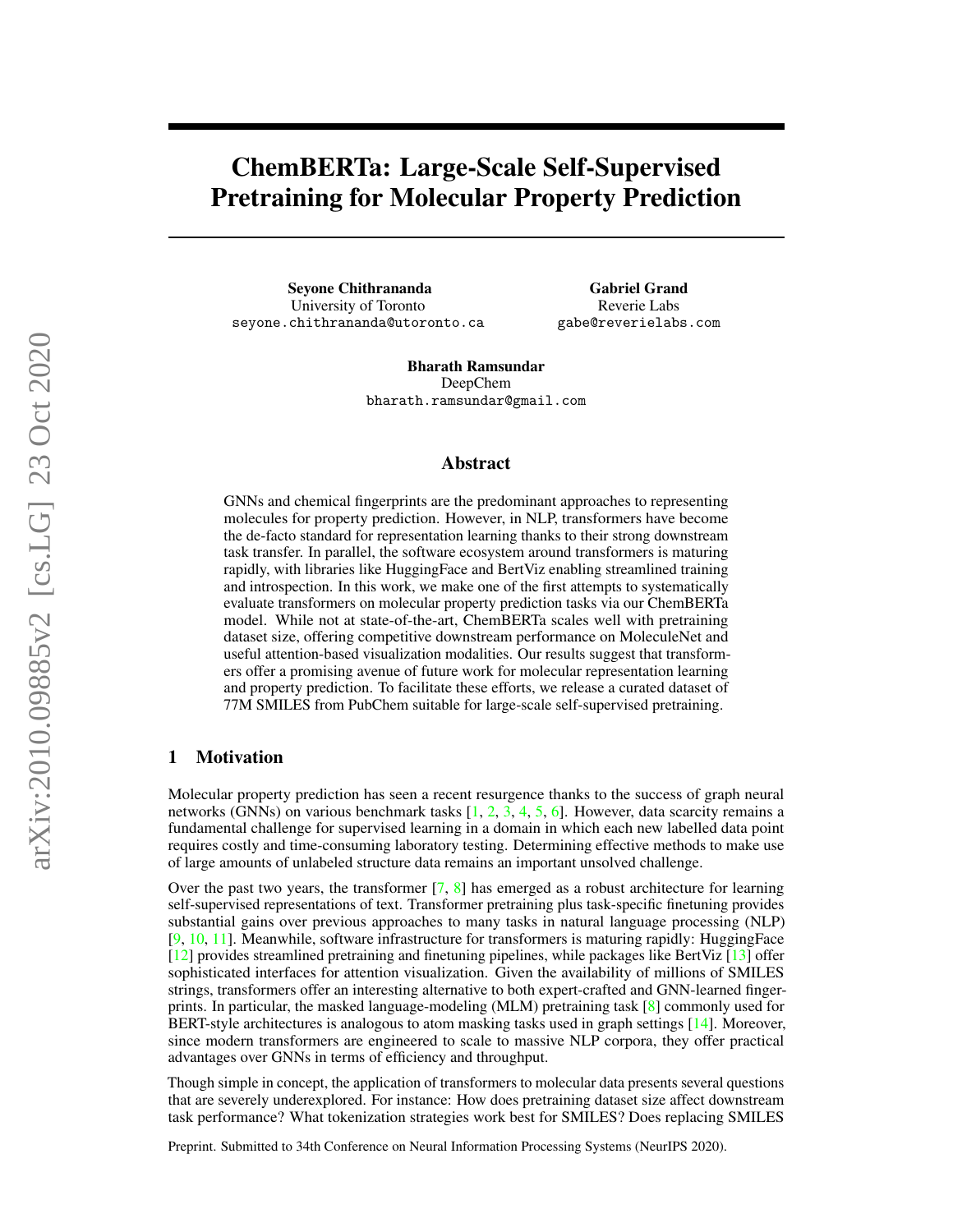with a more robust string representation like SELFIES [\[15\]](#page-5-8) improve performance? We aim to address these questions via one of the first systematic evaluations of transformers on molecular property prediction tasks.

# 2 Related Work

In cheminformatics, there is a long tradition of training language models directly on SMILES to learn continuous latent representations [\[16,](#page-5-9) [17,](#page-5-10) [18\]](#page-5-11). Typically, these are RNN sequence-to-sequence models and their goal is to facilitate auxiliary lead optimization tasks; e.g., focused library generation [\[19\]](#page-5-12). Thus far, discussion of the transformer architecture in chemistry has been largely focused on a particular application to reaction prediction [\[20\]](#page-5-13).

Some recent work has pretrained transformers for molecular property prediction and reported promising results  $[21, 22]$  $[21, 22]$  $[21, 22]$ . However, the datasets used for pretraining have been relatively small  $(861K)$ compounds from ChEMBL and 2M compounds from ZINC, respectively). Other work has used larger pretraining datasets (18.7M compounds from ZINC)  $[23]$  but the effects of pretraining dataset size, tokenizer, and string representation were not explored. In still other work, transformers were used for supervised learning directly without pretraining [\[24\]](#page-6-0).

Recently, a systematic study of self-supervised pretraining strategies for GNNs helped to clarify the landscape of those methods [\[14\]](#page-5-7). Our goal is to undertake a similar investigation for transformers to assess the viability of this architecture for property prediction.

# 3 Methods

ChemBERTa is based on the RoBERTa [\[25\]](#page-6-1) transformer implementation in HuggingFace [\[12\]](#page-5-5). Our implementation of RoBERTa uses 12 attention heads and 6 layers, resulting in 72 distinct attention mechanisms. So far, we have released 15 pre-trained ChemBERTa models on the [Huggingface's](https://huggingface.co/seyonec/ChemBERTa-zinc-base-v1) [model hub;](https://huggingface.co/seyonec/ChemBERTa-zinc-base-v1) these models have collectively received over 30,000 Inference API calls to date.<sup>[1](#page-1-0)</sup>

We used the popular Chemprop library for all baselines [\[6\]](#page-4-5). We trained the directed Message Passing Neural Network (D-MPNN) with default hyperparameters as well as the sklearn-based  $[26]$  Random Forest (RF) and Support Vector Machine (SVM) models from Chemprop, which use 2048-bit Morgan fingerprints from RDKit [\[27,](#page-6-3) [28\]](#page-6-4).

# 3.1 PreTraining on PubChem 77M

We adopted our pretraining procedure from RoBERTa, which masks 15% of the tokens in each input string. We used a max. vocab size of 52K tokens and max. sequence length of 512 tokens. We trained for 10 epochs on all PubChem subsets except for the 10M subset, on which we trained for 3 epochs to avoid observed overfitting. Our hypothesis is that, in learning to recover masked tokens, the model forms a representational topology of chemical space that should generalize to property prediction tasks.

For pretraining, we curated a dataset of 77M unique SMILES from PubChem [\[29\]](#page-6-5), the world's largest open-source collection of chemical structures. The SMILES were canonicalized and globally shuffled to facilitate large-scale pretraining. We divided this dataset into subsets of 100K, 250K, 1M, and 10M. Pretraining on the largest subset took approx. 48 hours on a single NVIDIA V100 GPU. We make this dataset [publicly available](https://deepchemdata.s3-us-west-1.amazonaws.com/datasets/pubchem_10m.txt.zip) and leave pretraining on the full 77M set to future work.

# 3.2 Finetuning on MoleculeNet

We evaluated our models on several classification tasks from MoleculeNet [\[30\]](#page-6-6) selected to cover a range of dataset sizes (1.5K - 41.1K examples) and medicinal chemistry applications (brain penetrability, toxicity, and on-target inhibition). These included the BBBP, ClinTox, HIV, and Tox21 datasets. For datasets with multiple tasks, we selected a single representative task: the clinical toxicity (CT\_TOX) task from ClinTox and the p53 stress-response pathway activation (SR-p53) task from

<span id="page-1-0"></span><sup>&</sup>lt;sup>1</sup>The main model directory can be viewed [here.](https://huggingface.co/seyonec) Each model includes the specific tokenizer (BPE, SMILEStokenized), representation (SMILES, SELFIES) and number of training steps ('150k') appended in its name.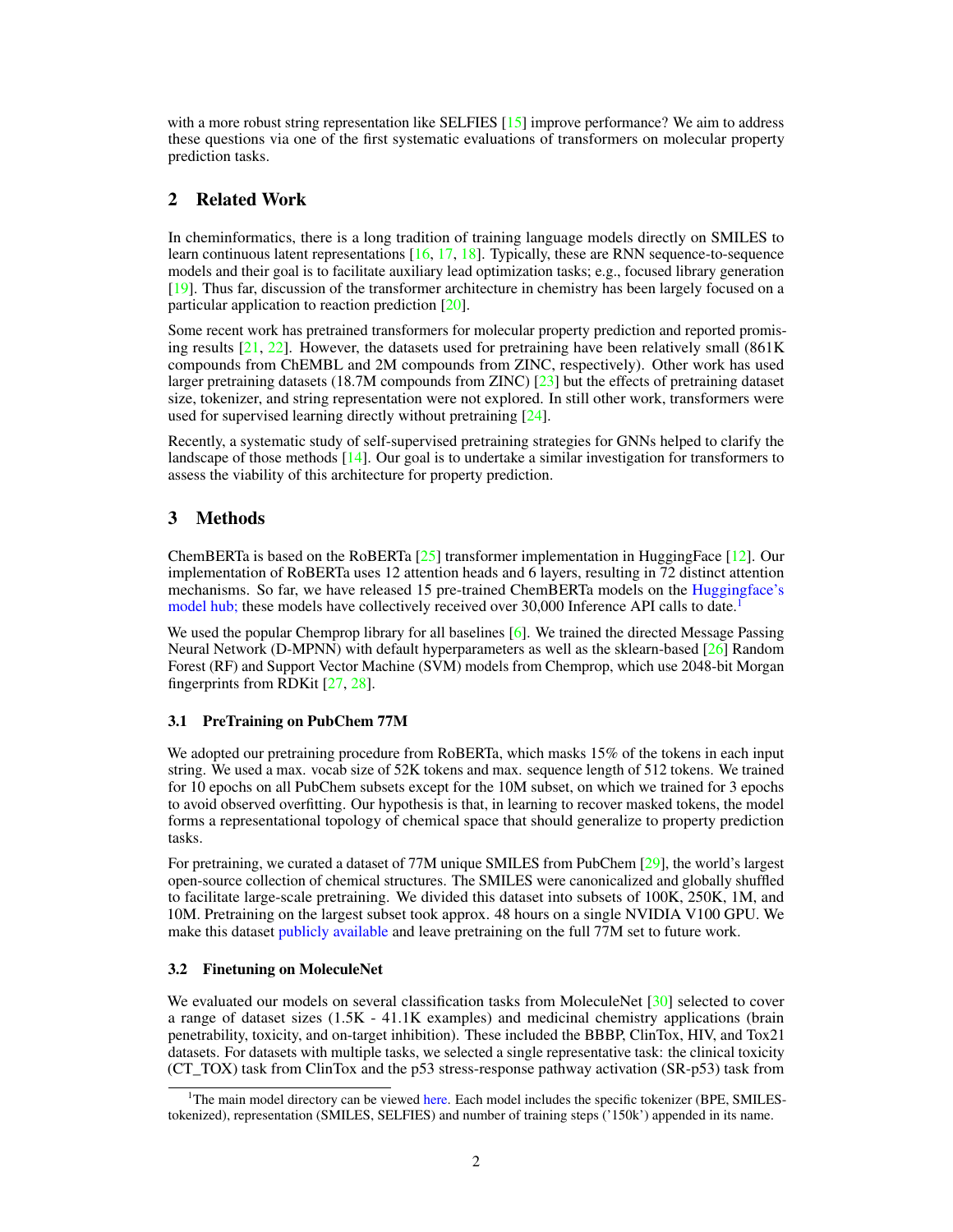<span id="page-2-0"></span>

|               | <b>BBBP</b> |       | ClinTox (CT_TOX) |            | <b>HIV</b> |       | Tox21 $(SR-p53)$ |            |
|---------------|-------------|-------|------------------|------------|------------|-------|------------------|------------|
|               | 2,039       |       | 1.478            |            | 41.127     |       | 7,831            |            |
|               | ROC.        | PRC   | <b>ROC</b>       | <b>PRC</b> | ROC.       | PRC   | ROC –            | <b>PRC</b> |
| ChemBERTa 10M | 0.643       | 0.620 | 0.733            | 0.975      | 0.622      | 0.119 | 0.728            | 0.207      |
| D-MPNN        | 0.708       | 0.697 | 0.906            | 0.993      | 0.752      | 0.152 | 0.688            | 0.429      |
| <b>RF</b>     | 0.681       | 0.692 | 0.693            | 0.968      | 0.780      | 0.383 | 0.724            | 0.335      |
| <b>SVM</b>    | 0.702       | 0.724 | 0.833            | 0.986      | 0.763      | 0.364 | 0.708            | 0.345      |

Table 1: Comparison of ChemBERTa pretrained on 10M PubChem compounds and Chemprop baselines on selected MoleculeNet tasks. We report both ROC-AUC and PRC-AUC to give a full picture of performance on class-imbalanced tasks.

Tox21. For each dataset, we generated an 80/10/10 train/valid/test split using the scaffold splitter from DeepChem [\[31\]](#page-6-7). During finetuning, we appended a linear classification layer and backpropagated through the base model. We finetuned models for up to 25 epochs with early stopping on ROC-AUC. We release a tutorial [in DeepChem](https://github.com/deepchem/deepchem/blob/master/examples/tutorials/22_Transfer_Learning_With_HuggingFace_tox21.ipynb) which allows users to go through loading a pre-trained ChemBERTa model, running masked prediction tasks, visualizing the attention of the model on several molecules, and fine-tuning the model on the Tox21 SR-p53 dataset.

#### 4 Results

On the MoleculeNet tasks that we evaluated, ChemBERTa approaches, but does not beat, the strong baselines from Chemprop (Table [1\)](#page-2-0).<sup>[2](#page-2-1)</sup> Nevertheless, downstream performance of ChemBERTa scales well with more pretraining data (Fig. [1\)](#page-2-2). On average, scaling from 100K to 10M resulted in  $\Delta$ ROC-AUC = +0.110 and  $\Delta$ PRC-AUC = +0.059. (HIV was omitted from this analysis due to resource constraints.) These results suggest that ChemBERTa learns more robust representations with additional data and is able to leverage this information when learning downstream tasks.

<span id="page-2-2"></span>

Figure 1: Scaling the pretraining size (100K, 250K, 1M, 10M) produces consistent improvements in downstream task performance on BBBP, ClinTox, and Tox21. Mean ∆AUC across all three tasks with a 68% confidence interval is shown in light blue.

<span id="page-2-1"></span><sup>&</sup>lt;sup>2</sup>While Tox21 ROC-AUC is better than the baselines, PR-AUC is considerably lower.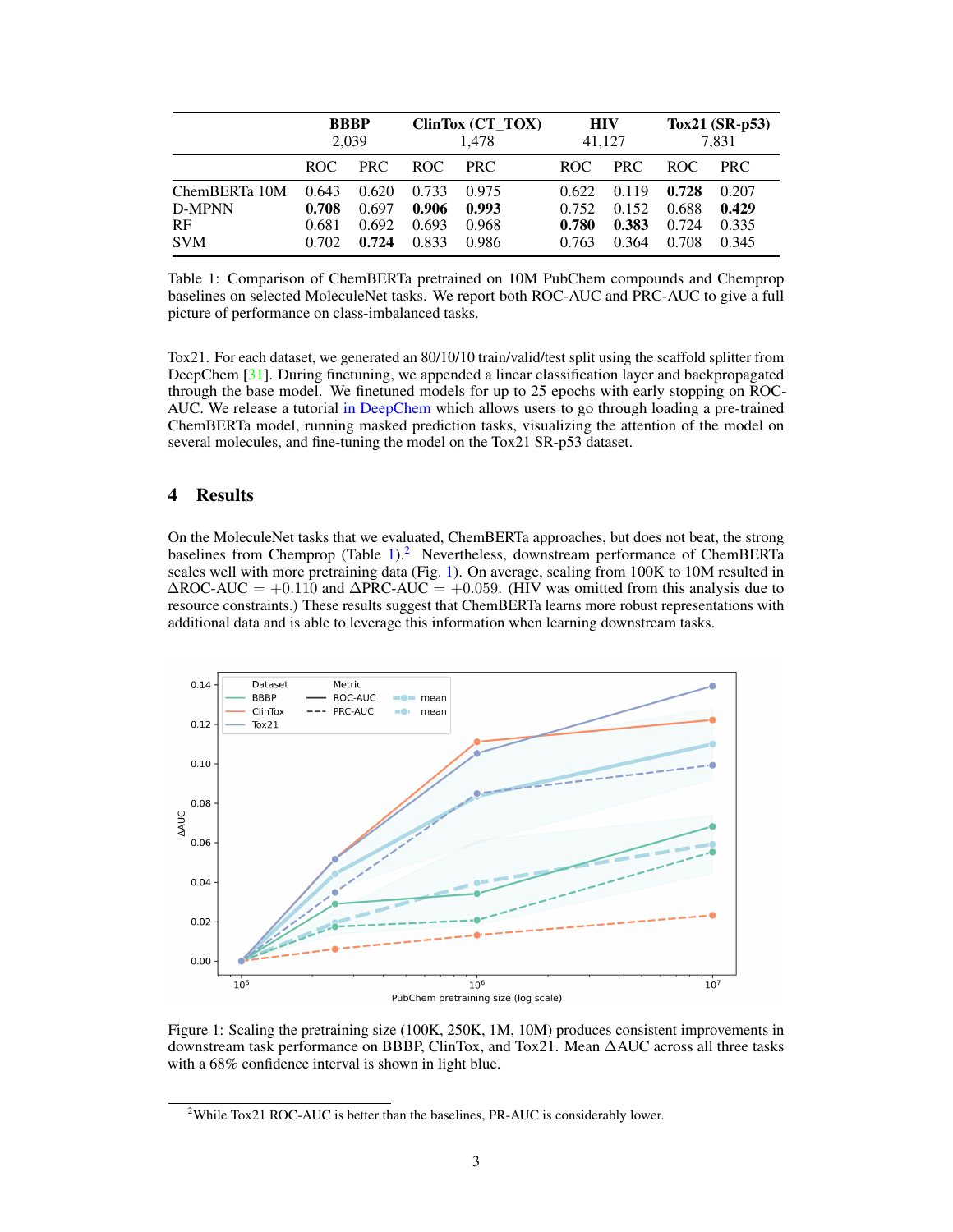

Figure 2: (a) Attention in GNNs highlights a problematic ketone in a Tox21 compound. (b) Attention over SMILES tokens in ChemBERTa provides a close analogue to graph attention. (c) Neural stack trace enables fine-grained introspection of neuron behavior. (b - c) produced via BertViz [\[13\]](#page-5-6).

#### 4.1 Tokenizers

Our default tokenization strategy uses a Byte-Pair Encoder (BPE) from the HuggingFace tokenizers library [\[12\]](#page-5-5). BPE is a hybrid between character and word-level representations, which allows for the handling of large vocabularies in natural language corpora. Motivated by the intuition that rare and unknown words can often be decomposed into multiple known subwords, BPE finds the best word segmentation by iteratively and greedily merging frequent pairs of characters [\[32\]](#page-6-8). We compare this tokenization algorithm with a custom SmilesTokenizer based on a regex from  $[20]$ , which we have released as part of DeepChem  $[31]$ .<sup>[3](#page-3-0)</sup>

To compare tokenizers, we pretrained two identical models on the PubChem-1M set. The pretrained models were evaluated on the Tox21 SR-p53 task. We found that the SmilesTokenizer narrowly outperformed BPE by  $\triangle$ PRC-AUC = +0.015. Though this result suggests that a more semanticallyrelevant tokenization may provide performance benefits, further benchmarking on additional datasets is needed to validate this finding.

## 4.2 SMILES vs. SELFIES

In addition to SMILES, we pretrained ChemBERTA on SELFIES (SELF-referencing Embedded Strings) [\[15\]](#page-5-8). SELFIES is an alternate molecular string representation designed for machine learning. Because every valid SELFIES corresponds to a valid molecule, we hypothesized that SELFIES would lead to a more robust model. However, we found no significant difference in downstream performance on the Tox21 SR-p53 task. Further benchmarking is needed to validate this finding.

#### 4.3 Attention Visualization

We used BertViz [\[13\]](#page-5-6) to inspect the attention heads of ChemBERTa (SmilesTokenizer version) on Tox21, and contrast them to the molecular graph visualization of an attention-based GNN. We found certain neurons that were selective for chemically-relevant functional groups, and aromatic rings. We also observed other neurons that tracked bracket closures – a finding in keeping with results on attention-based RNNs showing the ability to track nested parentheses [\[33,](#page-6-9) [34\]](#page-6-10).

# 5 Discussion

In this work, we introduce ChemBERTa, a transformer architecture for molecular property prediction. Initial results show that MLM pretraining provides a boost in predictive power for models on selected downstream tasks from MoleculeNet. However, with the possible exception of Tox21, ChemBERTa still performs below state-of-the-art on these tasks.

Our current analysis covers only a small portion of the hypothesis space we hope to explore. We plan to expand our evaluations to all of MoleculeNet, undertake more systematic hyperparameter

<span id="page-3-0"></span> $^3$ <https://deepchem.readthedocs.io/en/latest/tokenizers.html#smilestokenizer>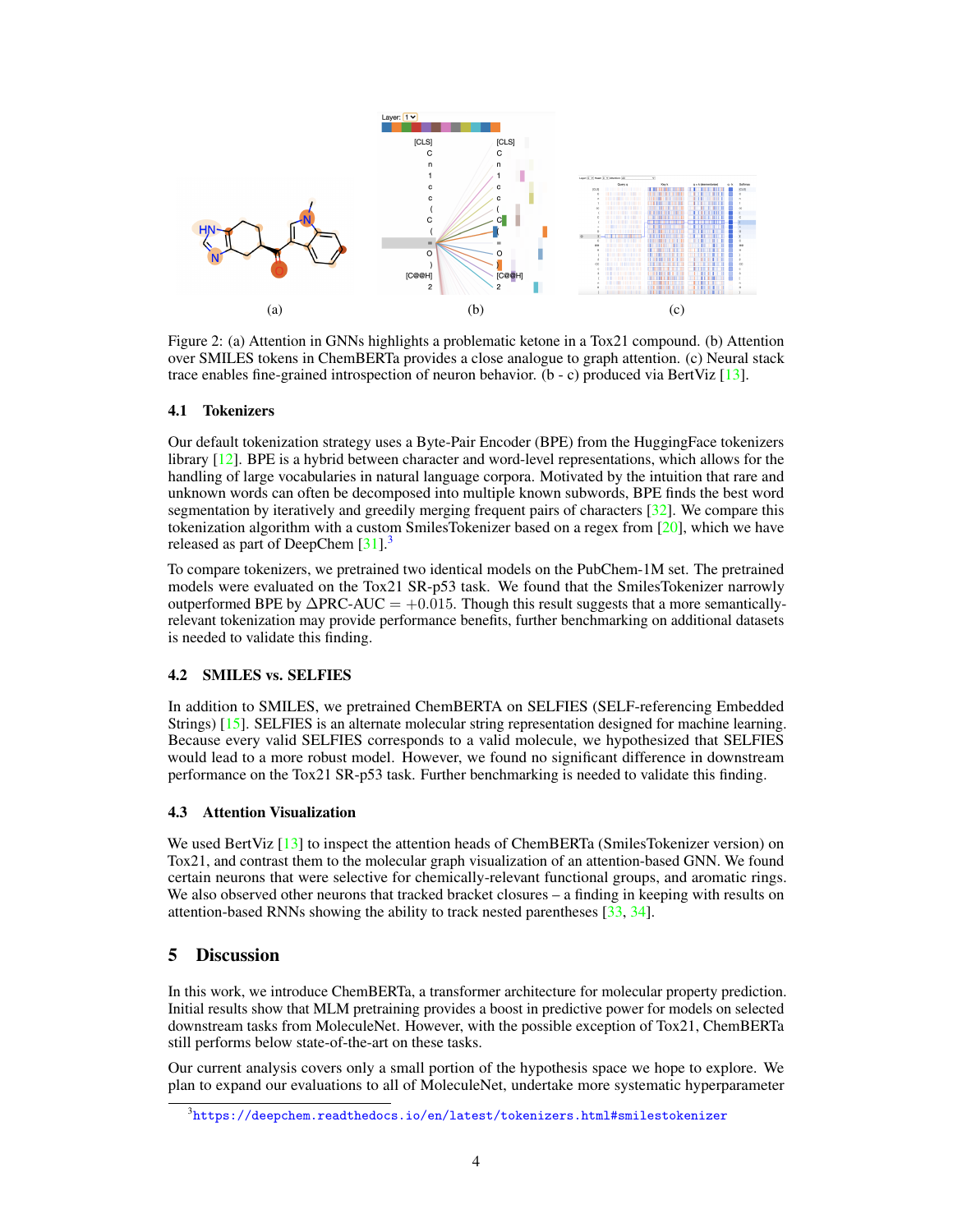tuning, experiment with larger masking rates, and explore multitask finetuning. In parallel, we aim to scale up pretraining, first to the full PubChem 77M dataset, then to even larger sets like ZINC-15 (with 270 million compounds). This work will require us to improve our engineering infrastructure considerably.

As we scale up, we are also actively investigating methods to improve sample efficiency. Alternative text-based pretraining methods like ELECTRA may be useful [\[10\]](#page-5-3). Separately, there is little question that graph representations provide useful inductive biases for learning molecular structures. Recent hybrid graph transformer models [\[22,](#page-5-15) [35\]](#page-6-11) may provide better sample efficiency while retaining the scalability of attention-based architectures.

# Broader Impact

A core goal of AI for drug discovery is to accelerate the development of new and potentially life-saving medicines. Research to improve the accuracy and generalizability of molecular property prediction methods contributes directly to these aims. Nevertheless, machine learning—and particularly largescale pretraining of the form we undertake here—is a resource-intensive process that has a growing carbon footprint  $[36]$ . According to the Machine Learning Emissions Calculator ([https://mlco2.](https://mlco2.github.io/impact)  $g$ ithub.io/impact), we estimate that our pretraining generated roughly 17.1 kg CO<sub>2</sub>eq (carbondioxide equivalent) of emissions. Fortunately, Google Cloud Platform, which we used for this work, is certified carbon-neutral and offsets 100% of emissions ([https://cloud.google.com/](https://cloud.google.com/sustainability) [sustainability](https://cloud.google.com/sustainability)). Even as we advocate for further exploration of large-scale pretraining for property prediction, we also encourage other researchers to be mindful of the environmental impact of these efforts and opt for sustainable cloud compute solutions where possible.

# Acknowledgments and Disclosure of Funding

We would like to thank the Tyler Cowen and the Emergent Ventures fellowship for providing the research grant to S.C. for cloud computing and various research expenses, alongside the Thiel Foundation for funding the grant. Thanks to Mario Krenn, Alston Lo, Akshat Nigam, Professor Alan Aspuru-Guzik and the entire Aspuru-Guzik group for early discussions and mentorship regarding the potiential for applying large-scale transformers on molecular strings, as well as in motivating the utilization of SELFIES in this work.

We would also like to thank the entire DeepChem team for their support and early discussions on fostering the ChemBERTa concept, and helping with designing and hosting the Tokenizers API and ChemBERTa tutorial. Thanks to the Reverie team for authorizing our usage of the PubChem 77M dataset, which was processed, filtered and split by them.

#### References

- <span id="page-4-0"></span>[1] David K Duvenaud, Dougal Maclaurin, Jorge Iparraguirre, Rafael Bombarell, Timothy Hirzel, Alán Aspuru-Guzik, and Ryan P Adams. Convolutional networks on graphs for learning molecular fingerprints. In *Advances in neural information processing systems*, pages 2224– 2232, 2015.
- <span id="page-4-1"></span>[2] Steven Kearnes, Kevin McCloskey, Marc Berndl, Vijay Pande, and Patrick Riley. Molecular graph convolutions: moving beyond fingerprints. *Journal of computer-aided molecular design*, 30(8):595–608, 2016.
- <span id="page-4-2"></span>[3] Thomas N Kipf and Max Welling. Semi-supervised classification with graph convolutional networks. *arXiv preprint arXiv:1609.02907*, 2016.
- <span id="page-4-3"></span>[4] Justin Gilmer, Samuel S Schoenholz, Patrick F Riley, Oriol Vinyals, and George E Dahl. Neural message passing for quantum chemistry. *arXiv preprint arXiv:1704.01212*, 2017.
- <span id="page-4-4"></span>[5] Connor W Coley, Regina Barzilay, William H Green, Tommi S Jaakkola, and Klavs F Jensen. Convolutional embedding of attributed molecular graphs for physical property prediction. *Journal of chemical information and modeling*, 57(8):1757–1772, 2017.
- <span id="page-4-5"></span>[6] Kevin Yang, Kyle Swanson, Wengong Jin, Connor Coley, Philipp Eiden, Hua Gao, Angel Guzman-Perez, Timothy Hopper, Brian Kelley, Miriam Mathea, et al. Analyzing learned molec-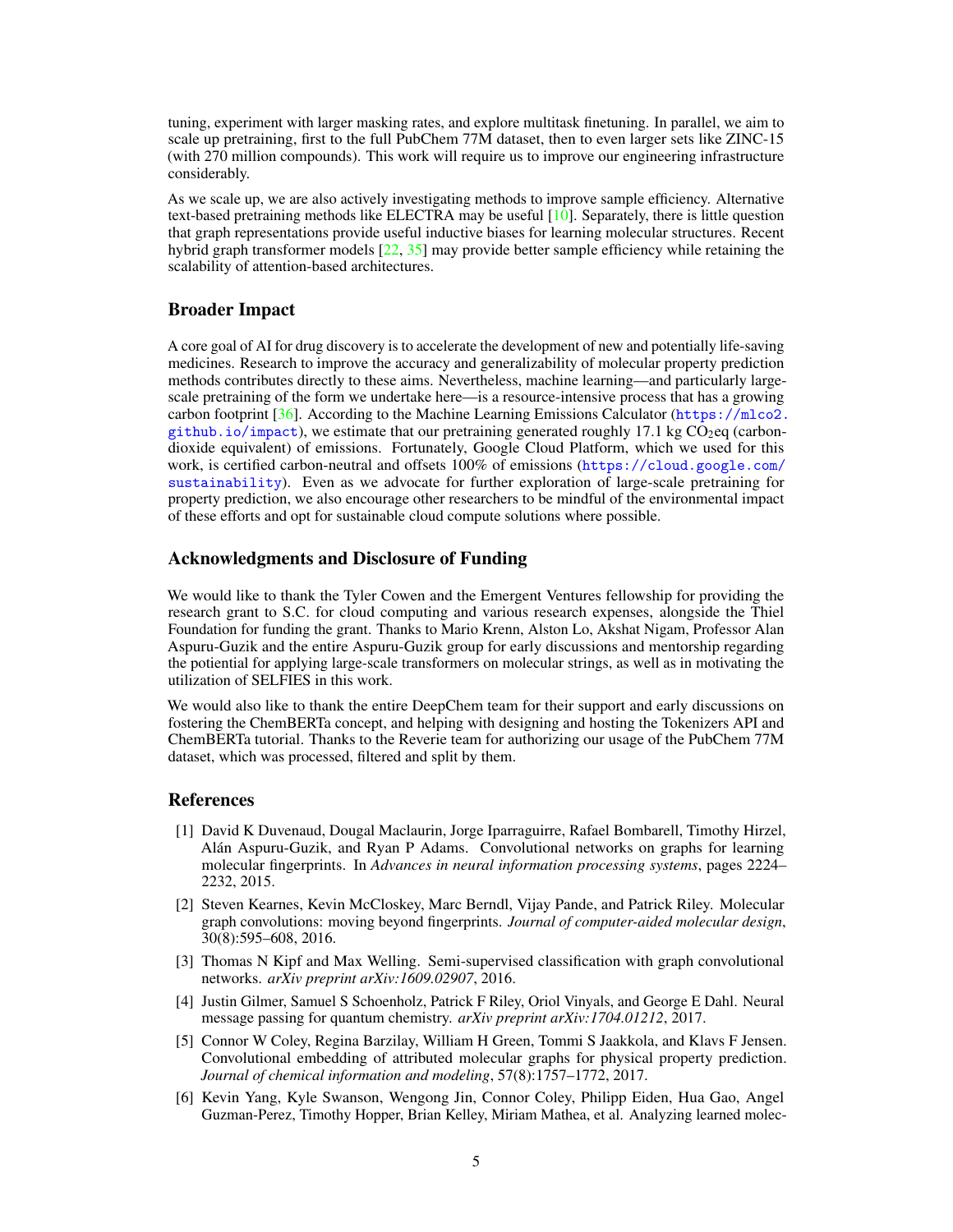ular representations for property prediction. *Journal of chemical information and modeling*, 59(8):3370–3388, 2019.

- <span id="page-5-0"></span>[7] Ashish Vaswani, Noam Shazeer, Niki Parmar, Jakob Uszkoreit, Llion Jones, Aidan N. Gomez, Lukasz Kaiser, and Illia Polosukhin. Attention is all you need. 2017.
- <span id="page-5-1"></span>[8] Jacob Devlin, Ming-Wei Chang, Kenton Lee, and Kristina Toutanova. BERT: Pre-training of deep bidirectional transformers for language understanding. In *Proceedings of the 2019 Conference of the North American Chapter of the Association for Computational Linguistics: Human Language Technologies, Volume 1 (Long and Short Papers)*, pages 4171–4186, Minneapolis, Minnesota, June 2019. Association for Computational Linguistics.
- <span id="page-5-2"></span>[9] Zhenzhong Lan, Mingda Chen, Sebastian Goodman, Kevin Gimpel, Piyush Sharma, and Radu Soricut. Albert: A lite bert for self-supervised learning of language representations. *arXiv preprint arXiv:1909.11942*, 2019.
- <span id="page-5-3"></span>[10] Kevin Clark, Minh-Thang Luong, Quoc V Le, and Christopher D Manning. Electra: Pre-training text encoders as discriminators rather than generators. *arXiv preprint arXiv:2003.10555*, 2020.
- <span id="page-5-4"></span>[11] Colin Raffel, Noam Shazeer, Adam Roberts, Katherine Lee, Sharan Narang, Michael Matena, Yanqi Zhou, Wei Li, and Peter J Liu. Exploring the limits of transfer learning with a unified text-to-text transformer. *Journal of Machine Learning Research*, 21(140):1–67, 2020.
- <span id="page-5-5"></span>[12] Thomas Wolf, Lysandre Debut, Victor Sanh, Julien Chaumond, Clement Delangue, Anthony Moi, Pierric Cistac, Tim Rault, Rémi Louf, Morgan Funtowicz, et al. Huggingface's transformers: State-of-the-art natural language processing. *ArXiv*, pages arXiv–1910, 2019.
- <span id="page-5-6"></span>[13] Jesse Vig. A multiscale visualization of attention in the transformer model. *CoRR*, abs/1906.05714, 2019.
- <span id="page-5-7"></span>[14] Weihua Hu, Bowen Liu, Joseph Gomes, Marinka Zitnik, Percy Liang, Vijay Pande, and Jure Leskovec. Strategies for pre-training graph neural networks. *arXiv preprint arXiv:1905.12265*, 2019.
- <span id="page-5-8"></span>[15] Mario Krenn, Florian Hase, AkshatKumar Nigam, Pascal Friederich, and Alan Aspuru-Guzik. Self-referencing embedded strings (selfies): A 100% robust molecular string representation. *Machine Learning: Science and Technology*, 2020.
- <span id="page-5-9"></span>[16] Zheng Xu, Sheng Wang, Feiyun Zhu, and Junzhou Huang. Seq2seq fingerprint: An unsupervised deep molecular embedding for drug discovery. In *Proceedings of the 8th ACM international conference on bioinformatics, computational biology, and health informatics*, pages 285–294, 2017.
- <span id="page-5-10"></span>[17] Matt J Kusner, Brooks Paige, and José Miguel Hernández-Lobato. Grammar variational autoencoder. *arXiv preprint arXiv:1703.01925*, 2017.
- <span id="page-5-11"></span>[18] Rafael Gómez-Bombarelli, Jennifer N Wei, David Duvenaud, José Miguel Hernández-Lobato, Benjamín Sánchez-Lengeling, Dennis Sheberla, Jorge Aguilera-Iparraguirre, Timothy D Hirzel, Ryan P Adams, and Alán Aspuru-Guzik. Automatic chemical design using a data-driven continuous representation of molecules. *ACS central science*, 4(2):268–276, 2018.
- <span id="page-5-12"></span>[19] Marwin HS Segler, Thierry Kogej, Christian Tyrchan, and Mark P Waller. Generating focused molecule libraries for drug discovery with recurrent neural networks. *ACS central science*, 4(1):120–131, 2018.
- <span id="page-5-13"></span>[20] Philippe Schwaller, Teodoro Laino, Théophile Gaudin, Peter Bolgar, Christopher A Hunter, Costas Bekas, and Alpha A Lee. Molecular transformer: A model for uncertainty-calibrated chemical reaction prediction. *ACS central science*, 5(9):1572–1583, 2019.
- <span id="page-5-14"></span>[21] Shion Honda, Shoi Shi, and Hiroki R Ueda. Smiles transformer: Pre-trained molecular fingerprint for low data drug discovery. *arXiv preprint arXiv:1911.04738*, 2019.
- <span id="page-5-15"></span>[22] Łukasz Maziarka, Tomasz Danel, Sławomir Mucha, Krzysztof Rataj, Jacek Tabor, and Stanisław Jastrz˛ebski. Molecule attention transformer. *arXiv preprint arXiv:2002.08264*, 2020.
- <span id="page-5-16"></span>[23] Sheng Wang, Yuzhi Guo, Yuhong Wang, Hongmao Sun, and Junzhou Huang. Smiles-bert: large scale unsupervised pre-training for molecular property prediction. In *Proceedings of the 10th ACM International Conference on Bioinformatics, Computational Biology and Health Informatics*, pages 429–436, 2019.